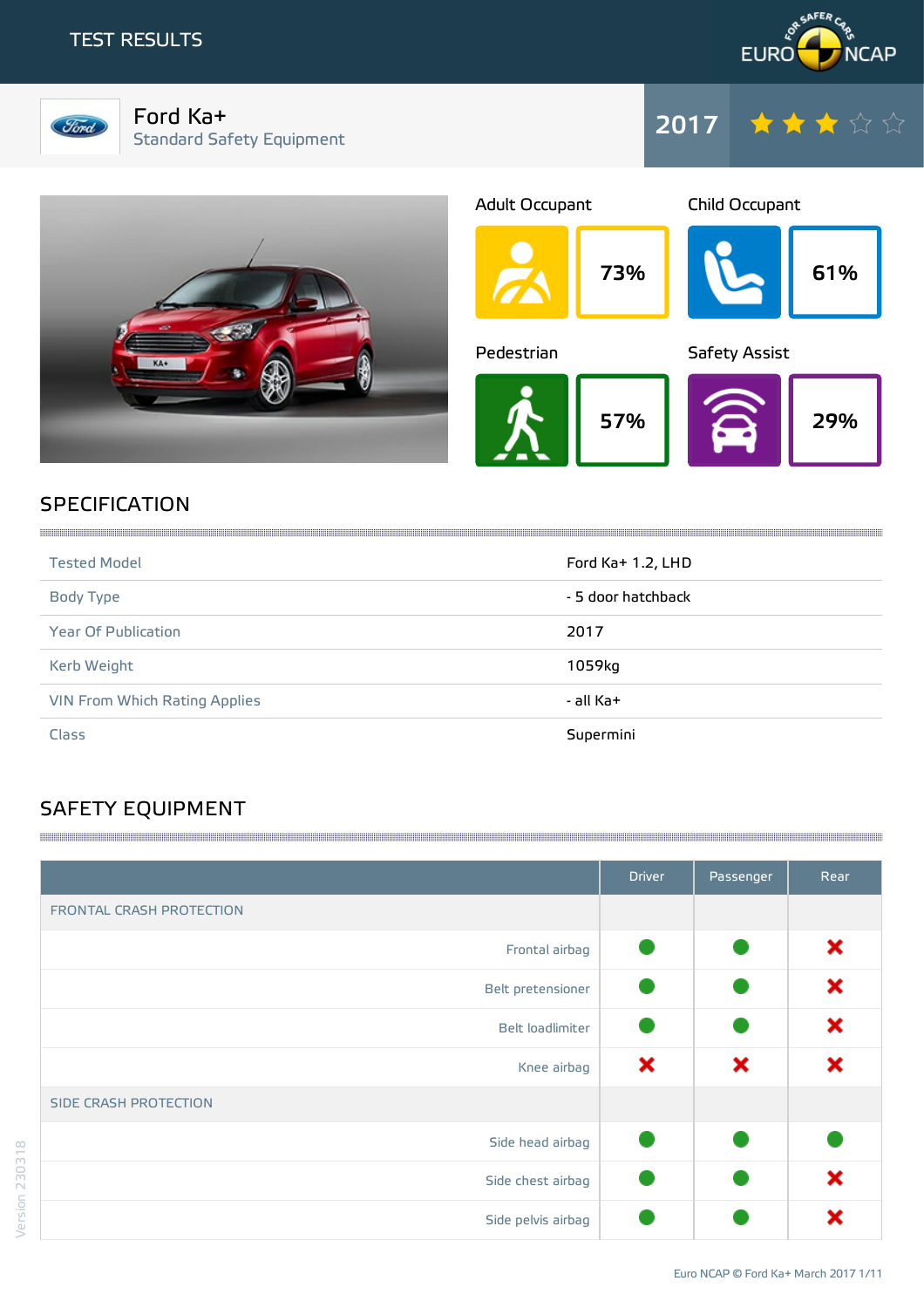

# SAFETY EQUIPMENT (NEXT)

|                         | <b>Driver</b> | Passenger | Rear |
|-------------------------|---------------|-----------|------|
| <b>CHILD PROTECTION</b> |               |           |      |
| Isofix                  |               | ×         |      |
| Integrated CRS          |               | ×         | ×    |
| Airbag cut-off switch   |               |           |      |
| <b>SAFETY ASSIST</b>    |               |           |      |
| Seat Belt Reminder      |               |           |      |

<u> 1989 - Andrea Stadt Stadt Stadt Stadt Stadt Stadt Stadt Stadt Stadt Stadt Stadt Stadt Stadt Stadt Stadt Stadt Stadt Stadt Stadt Stadt Stadt Stadt Stadt Stadt Stadt Stadt Stadt Stadt Stadt Stadt Stadt Stadt Stadt Stadt St</u>

| <b>OTHER SYSTEMS</b>    |   |
|-------------------------|---|
| Active Bonnet (Hood)    | × |
| <b>AEB Pedestrian</b>   | х |
| <b>AEB City</b>         | × |
| AEB Inter-Urban         | х |
| Speed Assistance System |   |
| Lane Assist System      |   |

Note: Other equipment may be available on the vehicle but was not considered in the test year.

Fitted to the vehicle as standard  $\bigcirc$  Fitted to the vehicle as part of the safety pack

 $\bigcirc$  Not fitted to the test vehicle but available as option or as part of the safety pack  $\bigcirc$  Not available  $\qquad$  Not applicable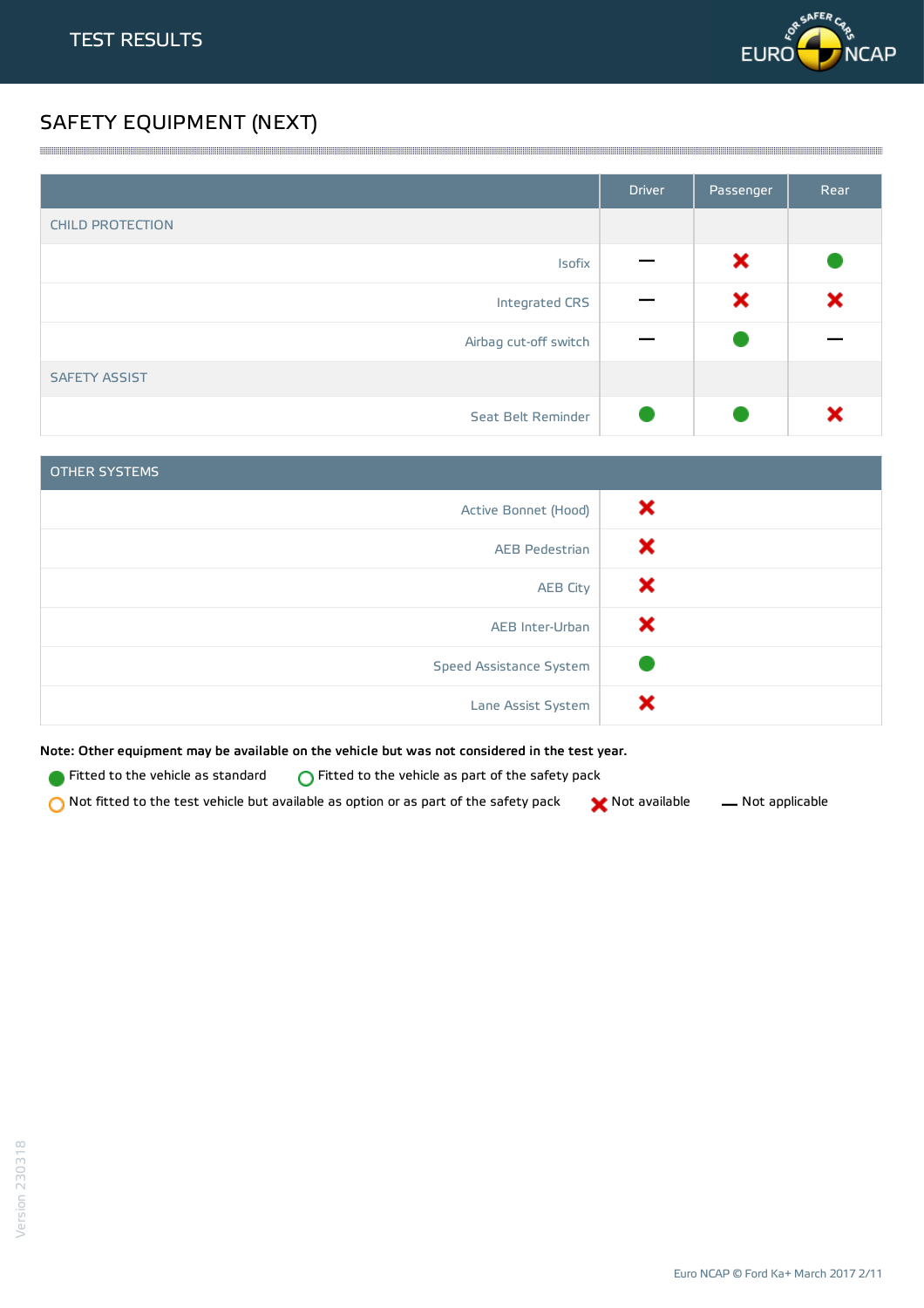







Version 230318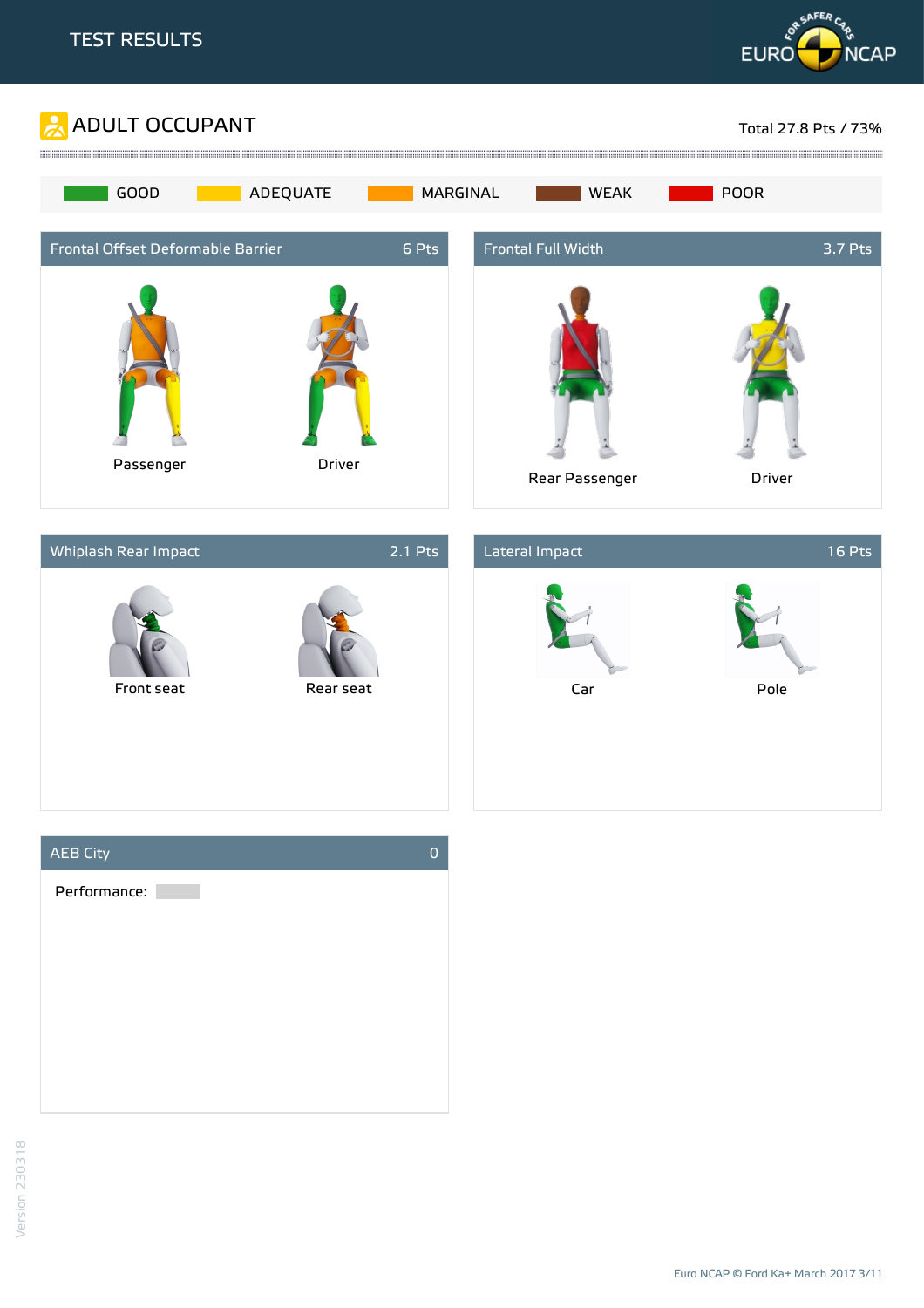

# ADULT OCCUPANT TO A RESERVE TO A RESERVE TO A RESERVE TO A RESERVE TO A RESERVE TO A RESERVE TO A RESERVE TO A RESERVE TO A RESERVE TO A RESERVE TO A RESERVE TO A RESERVE TO A RESERVE TO A RESERVE TO A RESERVE TO A RESERVE

#### Comments

The passenger compartment of the Ka+ remained stable in the frontal offset test. Dummy readings showed good protection of the knees and femurs of both the driver and passenger. However, structures in the dashboard were thought likely to pose a risk to occupants of different sizes and to those sat in different positions and the score was penalised. Dummy readings of chest compression indicated a marginal level of protection for this part of the body for both the driver and passenger. In the full-width rigid barrier test, protection of the driver was good for all areas apart from the chest, protection of which was adequate. However, measurement of compression indicated poor protection for the chest of the rear passenger dummy and head decelerations demonstrated weak head protection. In contrast, the Ka+ scored maximum points in both the side barrier test and the more severe side pole impact, with good protection of all critical body areas. Tests on the front seats and head restraints demonstrated good protection against whiplash injuries in the event of a rear-end collision. A geometric assessment of the rear seats indicated a marginal level of whiplash protection. The Ka+ does not have an autonomous emergency braking system.

the contract of the contract of the contract of the contract of the contract of the contract of the contract of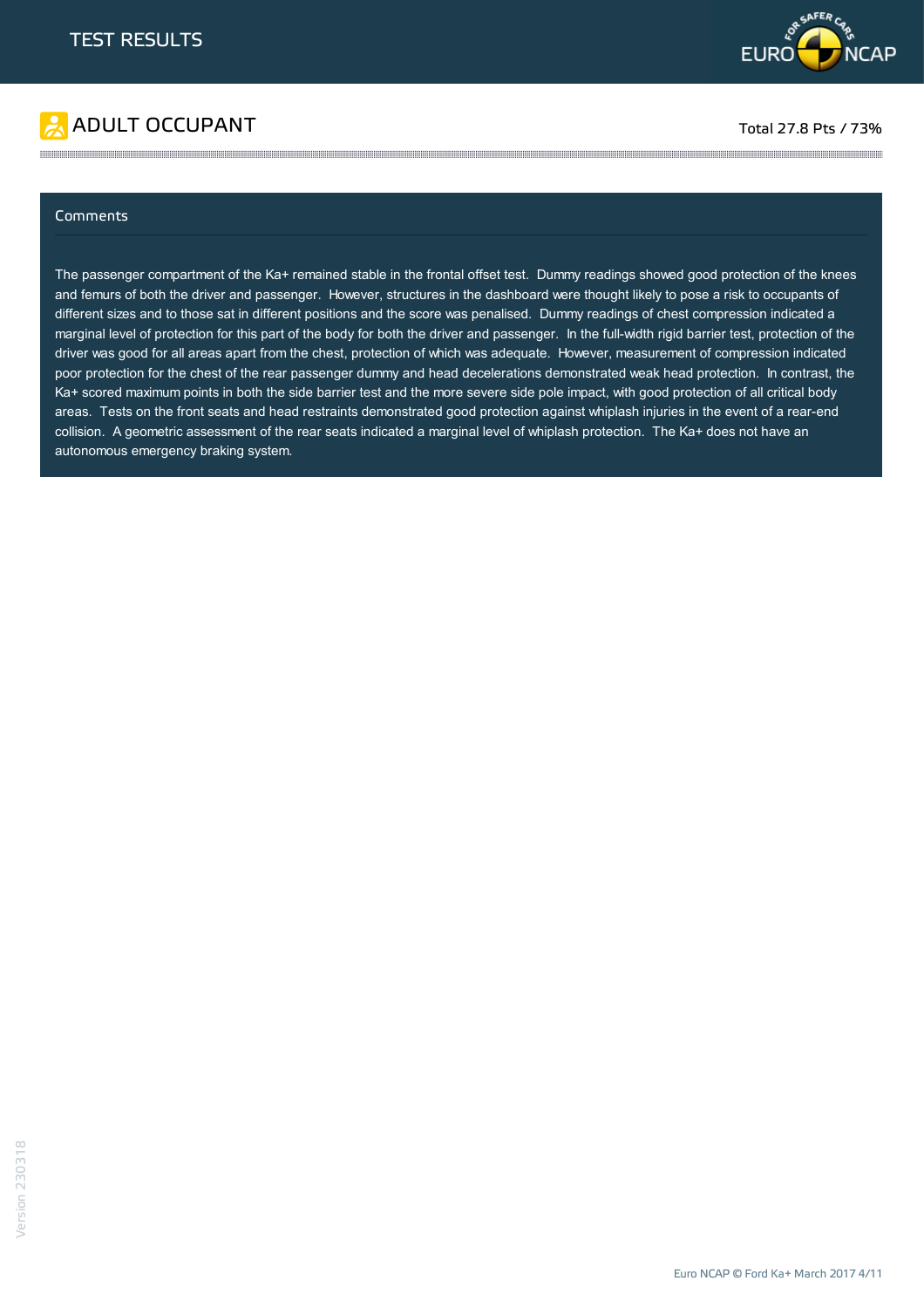





Restraint for 6 year old child: Römer KidFix XP Restraint for 10 year old child: Graco Junior III Safety Features 5 Pts

|                                                     |                                                    | <b>Front</b><br>Passenger | 2nd row<br>outboard              | 2nd row<br>center |
|-----------------------------------------------------|----------------------------------------------------|---------------------------|----------------------------------|-------------------|
|                                                     | Isofix                                             | ×                         |                                  | ×                 |
|                                                     | i-Size                                             | ×                         |                                  | ×                 |
|                                                     | Integrated CRS                                     | ×                         | ×                                | ×                 |
| Fitted to test car as standard                      | Not on test car but available as option            | Not available             |                                  |                   |
| <b>CRS Installation Check</b>                       |                                                    |                           |                                  | 9.7 Pts           |
| Install without problem<br>Install with care        | Safety critical problem                            | Installation not allowed  |                                  |                   |
| <b>E</b> i-Size CRS                                 |                                                    |                           |                                  |                   |
| Maxi Cosi 2way Pearl & 2wayFix<br>(rearward) (Size) | Maxi Cosi 2way Pearl & 2wayFix<br>(forward) (Size) |                           | BeSafe iZi Kid X2 i-Size (iSize) |                   |
|                                                     |                                                    |                           |                                  |                   |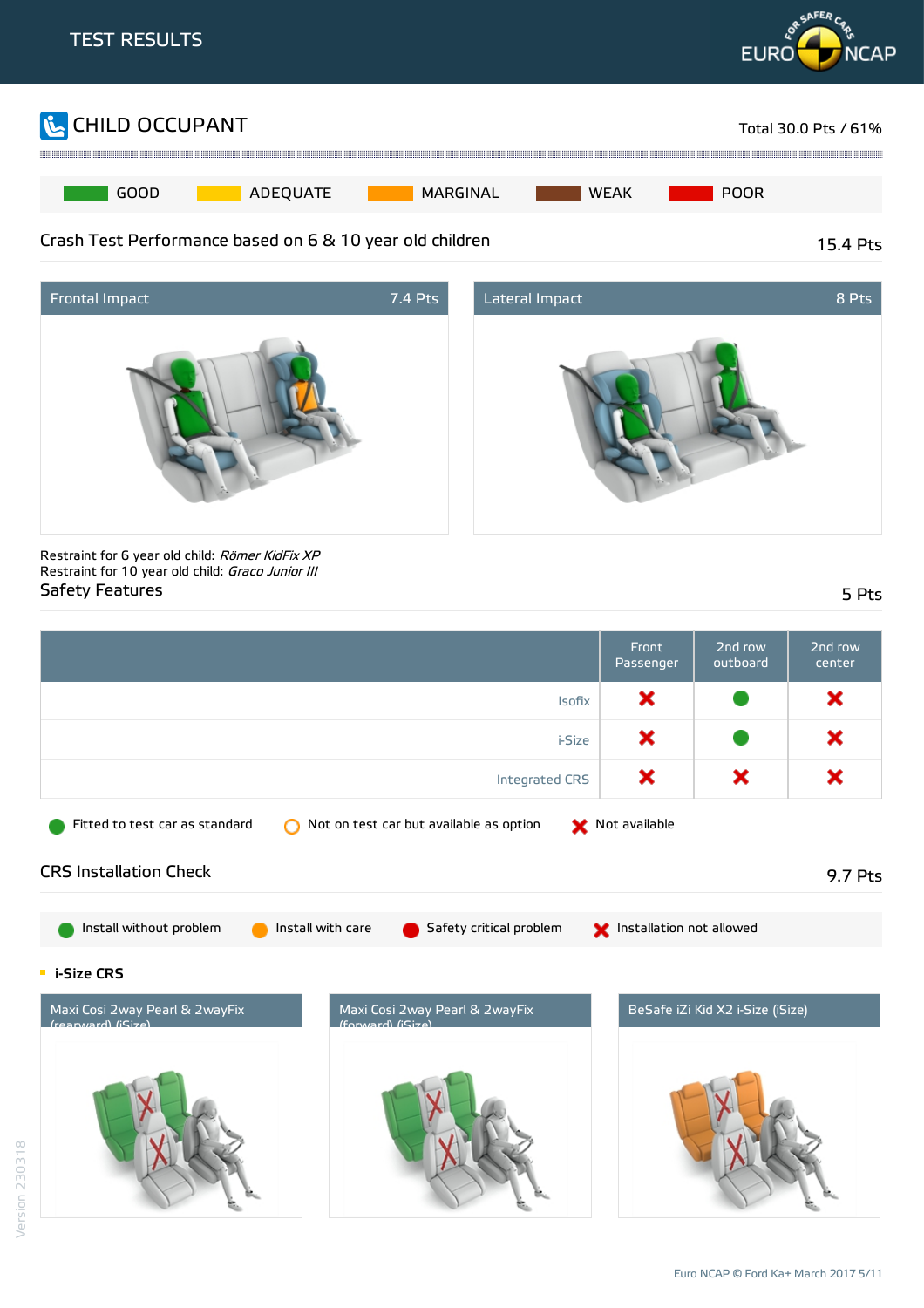

# **The CHILD OCCUPANT** Total 30.0 Pts / 61%

### **ISOFIX CRS**



### Römer KidFix XP (ISOFIX)



the contract of the contract of the contract of the contract of the contract of the contract of the contract of





### **Universal Belted CRS**



### Römer KidFix XP (Belt)





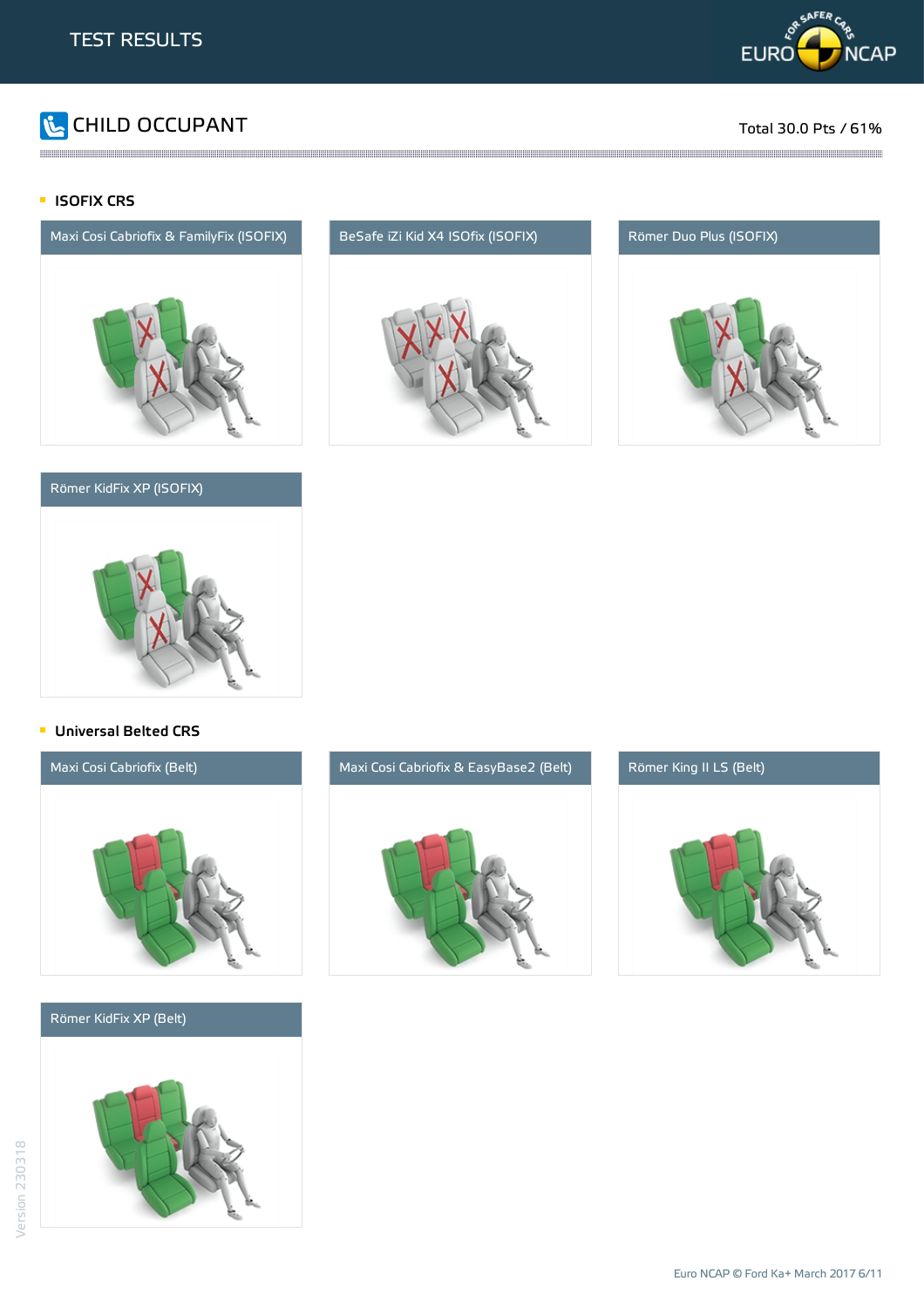



|                                                   | <b>Seat Position</b>                                |             |               |              |
|---------------------------------------------------|-----------------------------------------------------|-------------|---------------|--------------|
|                                                   | Front                                               | 2nd row     |               |              |
|                                                   | <b>PASSENGER</b>                                    | <b>LEFT</b> | <b>CENTER</b> | <b>RIGHT</b> |
| Maxi Cosi 2way Pearl & 2wayFix (rearward) (iSize) | $\Box$                                              |             | $\Box$        |              |
| Maxi Cosi 2way Pearl & 2wayFix (forward) (iSize)  | $\Box$                                              |             | $\Box$        |              |
| BeSafe iZi Kid X2 i-Size (iSize)                  | $\Box$                                              |             | $\Box$        |              |
| Maxi Cosi Cabriofix & FamilyFix (ISOFIX)          | $\Box$                                              |             | $\Box$        |              |
| BeSafe iZ Kid X4 ISOfix (ISOFIX)                  | $\Box$                                              | ×           | $\Box$        | ×            |
| Römer Duo Plus (ISOFIX)                           | $\Box$                                              |             | $\Box$        |              |
| Römer KidFix XP (ISOFIX)                          | $\Box$                                              |             | $\Box$        |              |
| Maxi Cosi Cabriofix (Belt)                        |                                                     |             |               |              |
| Maxi Cosi Cabriofix & EasyBase2 (Belt)            |                                                     |             |               |              |
| Römer King II LS (Belt)                           |                                                     |             |               |              |
| Römer KidFix XP (Belt)                            |                                                     |             |               |              |
| Install without problem<br>Install with care      | Safety critical problem<br>Installation not allowed |             |               |              |

#### Comments

In the frontal offset test, readings from the 6 year dummy indicated good head protection, marginal chest protection and a weak level of protection for the neck. The 10 year dummy also showed weak protection of the neck. Dummy readings indicated good protection of the chest and head but the score was penalised owing to the diagonal part of the seatbelt slipping off the dummy's shoulder in the test. In the side barrier test, protection of all critical body areas was good and the Ka+ scored maximum points. The front passenger airbag can be disabled to allow a rearward-facing child restraint to be used in that seating position. Clear information is provided to the driver regarding the status of the airbag and the system was rewarded. Child restraints could not be properly installed in the rear centre seating position and the iSize anchorages could not be easily engaged for one restraint in the rear outboard seats.

Euro NCAP © Ford Ka+ March 2017 7/11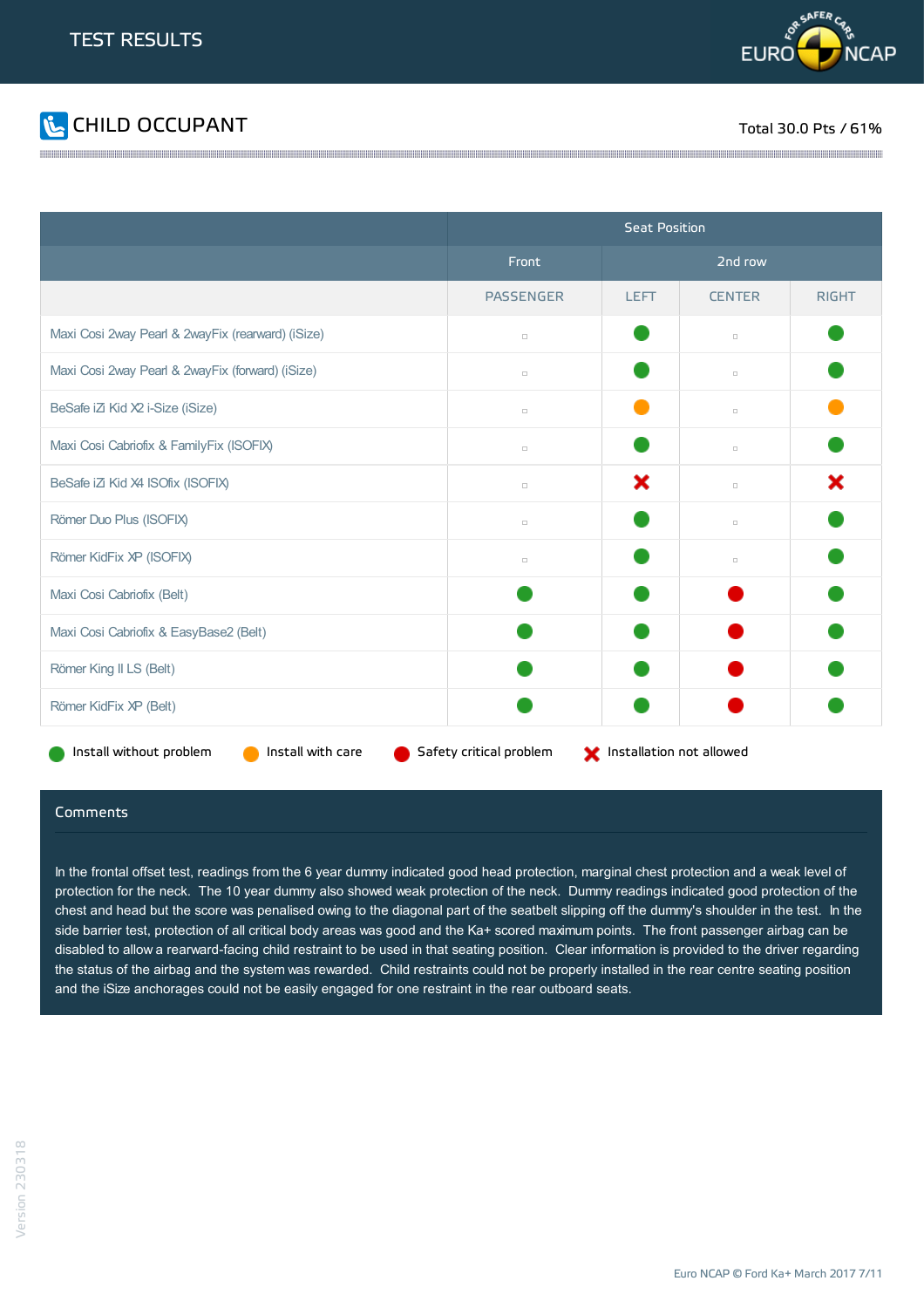



### AEB Pedestrian 0 Pts

#### **Comments**

The bonnet provided predominantly good or adequate protection to the head of a struck pedestrian, with poor results recorded on the front edge of the windscreen and on the stiff windscreen pillars. The bumper scored maximum points for its protection of pedestrians' legs with good results at all test points. Protection of the pelvis was mixed, with good and poor results.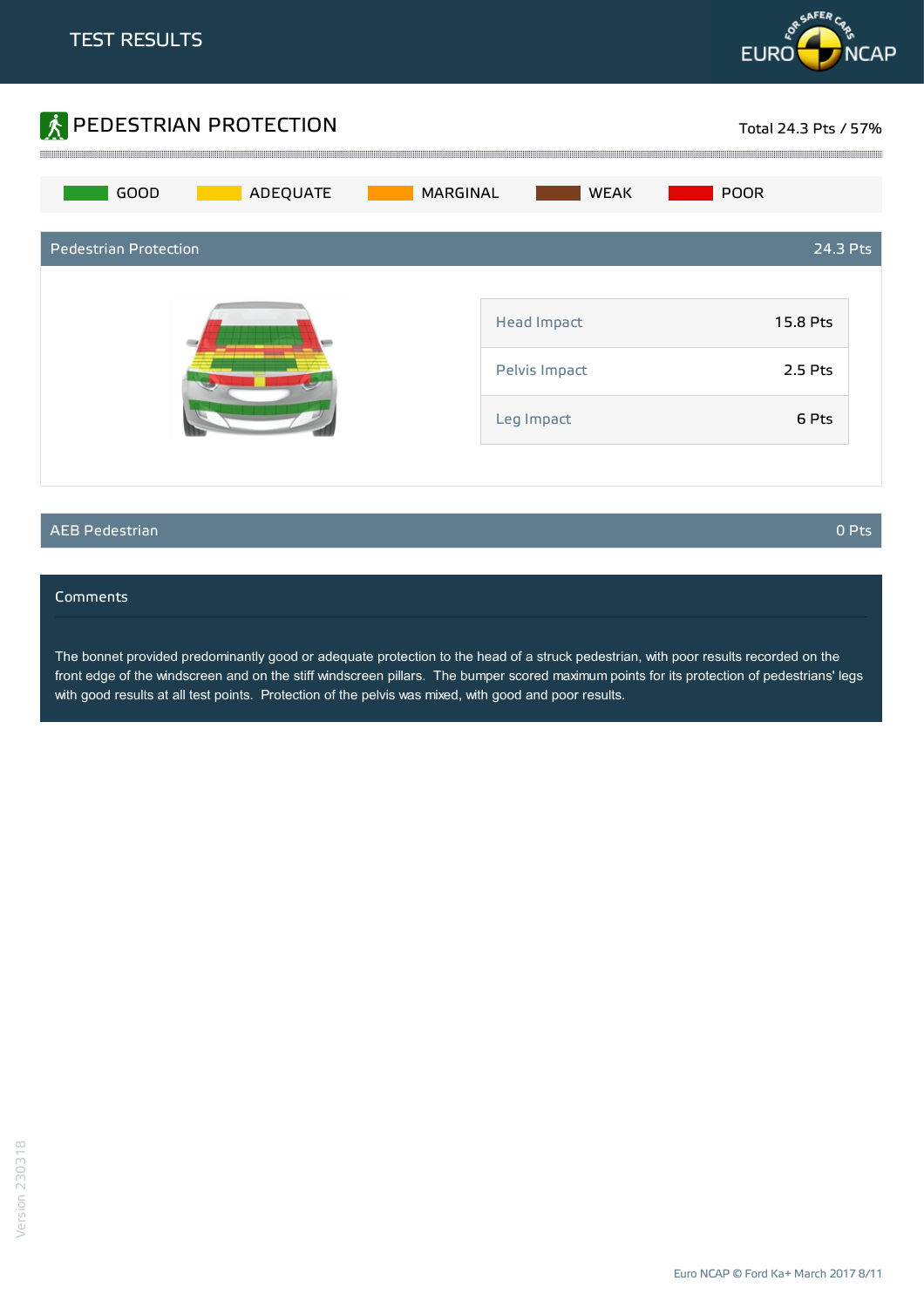

## Seat Belt Reminder 2 Pts

| Applies To | Front seats        |                    |                   |
|------------|--------------------|--------------------|-------------------|
| Warning    | <b>Driver Seat</b> | front passenger(s) | rear passenger(s) |
| Visual     |                    |                    |                   |
| Audible    |                    |                    |                   |
|            |                    |                    |                   |

Pass **C** Fail - Not available

# Lane Support 0 Pts

| Operational From   0 km/h    |  |
|------------------------------|--|
| PERFORMANCE                  |  |
| LDW Confirmation Test   Fail |  |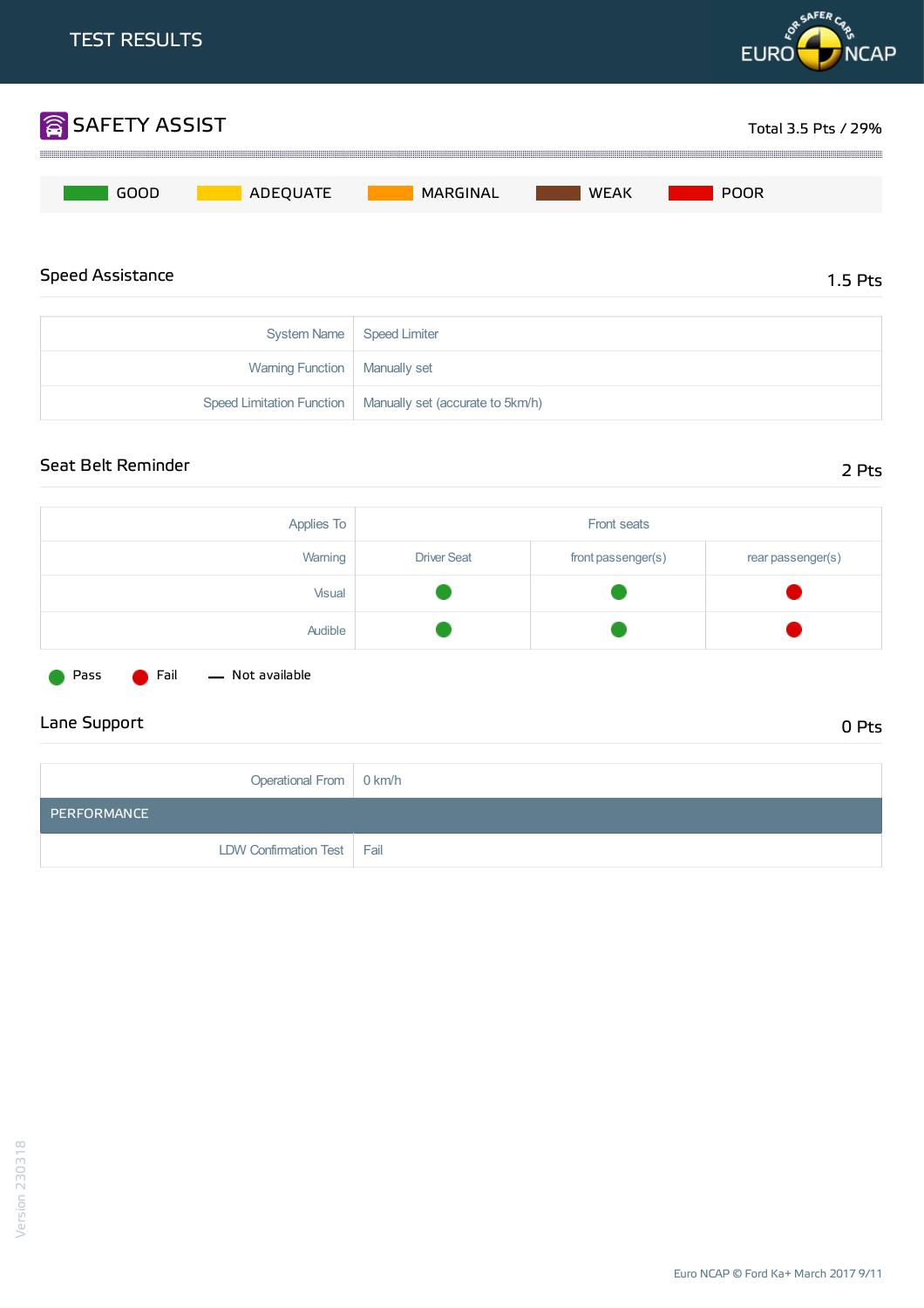

# SAFETY ASSIST TOTAL ASSIST TO A REPORT OF THE SERVICE OF THE SERVICE OF THE SERVICE OF THE SERVICE OF THE SERVICE OF THE SERVICE OF THE SERVICE OF THE SERVICE OF THE SERVICE OF THE SERVICE OF THE SERVICE OF THE SERVICE OF

### Comments

The Ka+ has a seatbelt reminder system for the front seats only, and a standard-fit driver-set speed limitation device. Neither autonomous emergency braking nor lane assistance is available.

the contract of the contract of the contract of the contract of the contract of the contract of the contract of